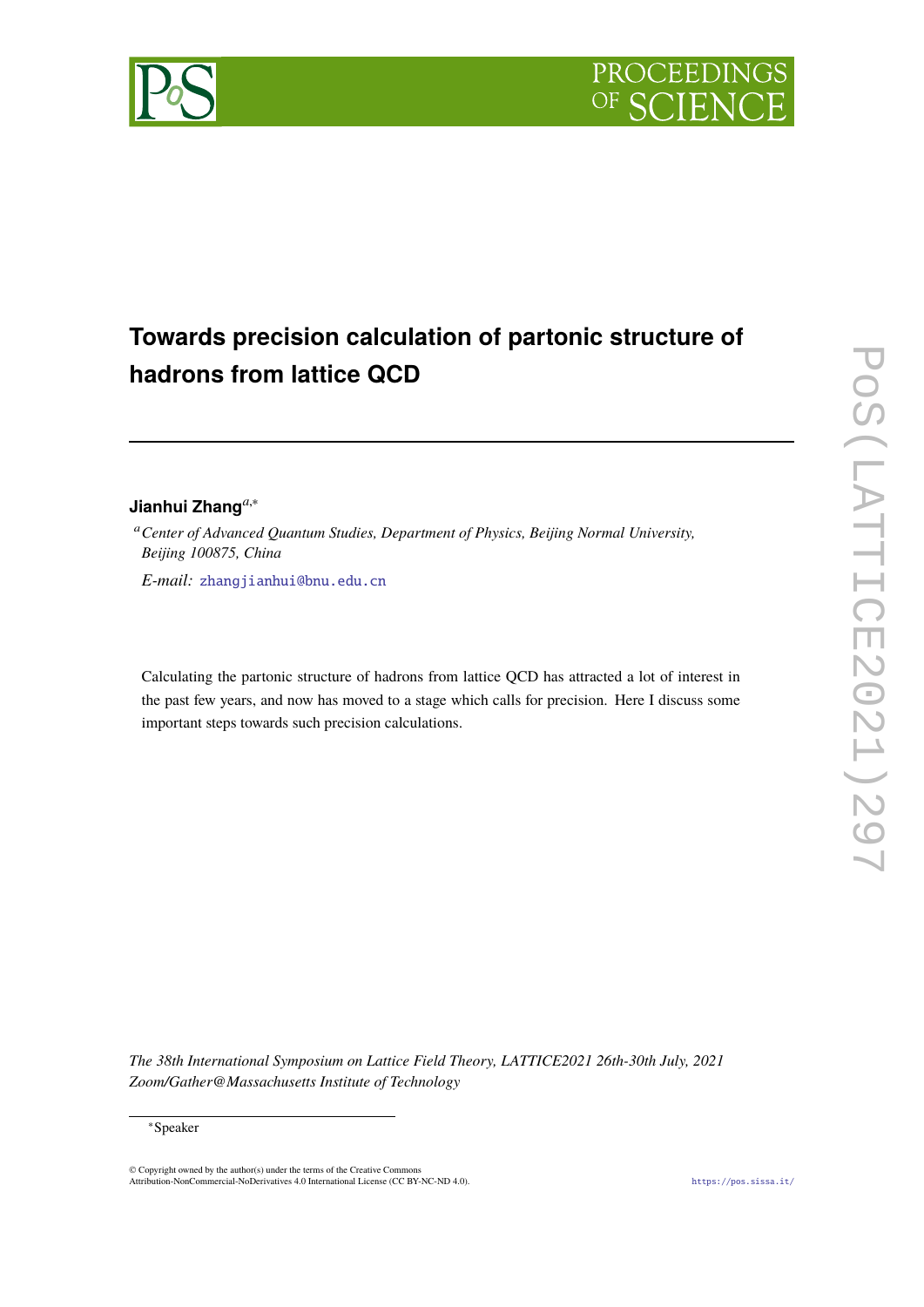## **1. Introduction**

The partonic structure of hadrons plays an important role in understanding experimental data at hadron colliders such as the LHC. In field theory, such structure is characterized by correlation functions along the light-cone, which pose a challenge for calculations from first principles of quantum chromodynamics (QCD). In the past few years, an effective field theory approach–largemomentum effective theory (LaMET)–has been developed to study the partonic structure of hadrons from their physical properties at large momentum [\[1,](#page-4-0) [2\]](#page-4-1) (For a recent review see, e.g., Refs. [\[3,](#page-4-2) [4\]](#page-5-0)), where the latter can be calculated from systematic approximations to Euclidean QCD such as lattice field theory.

In LaMET applications, one begins with lattice calculations of appropriately chosen spatial correlation functions. Such correlation functions contain both power and logarithmic ultraviolet (UV) divergences which have to be removed by renormalization. After removing all UV divergences, one can take the continuum limit and match the renormalized correlation functions to those in a conventional scheme such as the  $\overline{\text{MS}}$  scheme. Moreover, a Fourier transform and factorization are also required to convert these renormalized correlation functions to standard parton distributions.

Since its proposal, LaMET has been used in calculating various partonic quantities, including the quark isovector distribution functions, distribution amplitudes, generalized parton distributions, and recently transverse-momentum-dependent distributions, and even higher-twist distributions. For a summary of the relevant work, see, e.g., the reviews [\[3–](#page-4-2)[5\]](#page-5-1). However, most of these calculations are either exploratory or using inappropriate extraction strategies, and thus need to be improved to reach an accuracy that matches the accuracy of experimental extractions. This is true, in particular, for those quantities where a huge amount of experimental data has been collected.

In the following, I present some important steps towards precision calculations of the partonic structure of hadrons.

#### **2. Renormalization Strategy of Quasi-LF correlations in LaMET**

The first step towards such a goal is to apply an appropriate renormalization strategy. To illustrate the procedure, let us take the collinear quark parton distribution functions (PDFs) as an example. They are defined in terms of the following light-front (LF) correlation function

$$
h(\lambda) = \frac{1}{2P^+} \langle P | \overline{\psi}(\lambda n) \Gamma W(\lambda n, 0) \psi(0) | P \rangle , \qquad (1)
$$

through the Fourier transform [\[6\]](#page-5-2)

$$
f(x) = \int_{-\infty}^{\infty} \frac{d\lambda}{2\pi} e^{-ix\lambda} h(\lambda),
$$
 (2)

where  $\Gamma$  is a Dirac matrix, *W* is a straight lightlike Wilson-line gauge link, and  $\lambda$  is the LF distance. Due to the invariance of the LF under Lorentz boosts along the *z*-direction, the above correlation function is independent of the external momentum, which is often taken to be zero.

To calculate the collinear PDFs, one starts with lattice calculations of the following quasi-LF correlation

$$
\tilde{h}(z, P^z) = \frac{1}{2N} \langle P | \overline{\psi}(z) \Gamma W(z, 0) \psi(0) | P \rangle , \qquad (3)
$$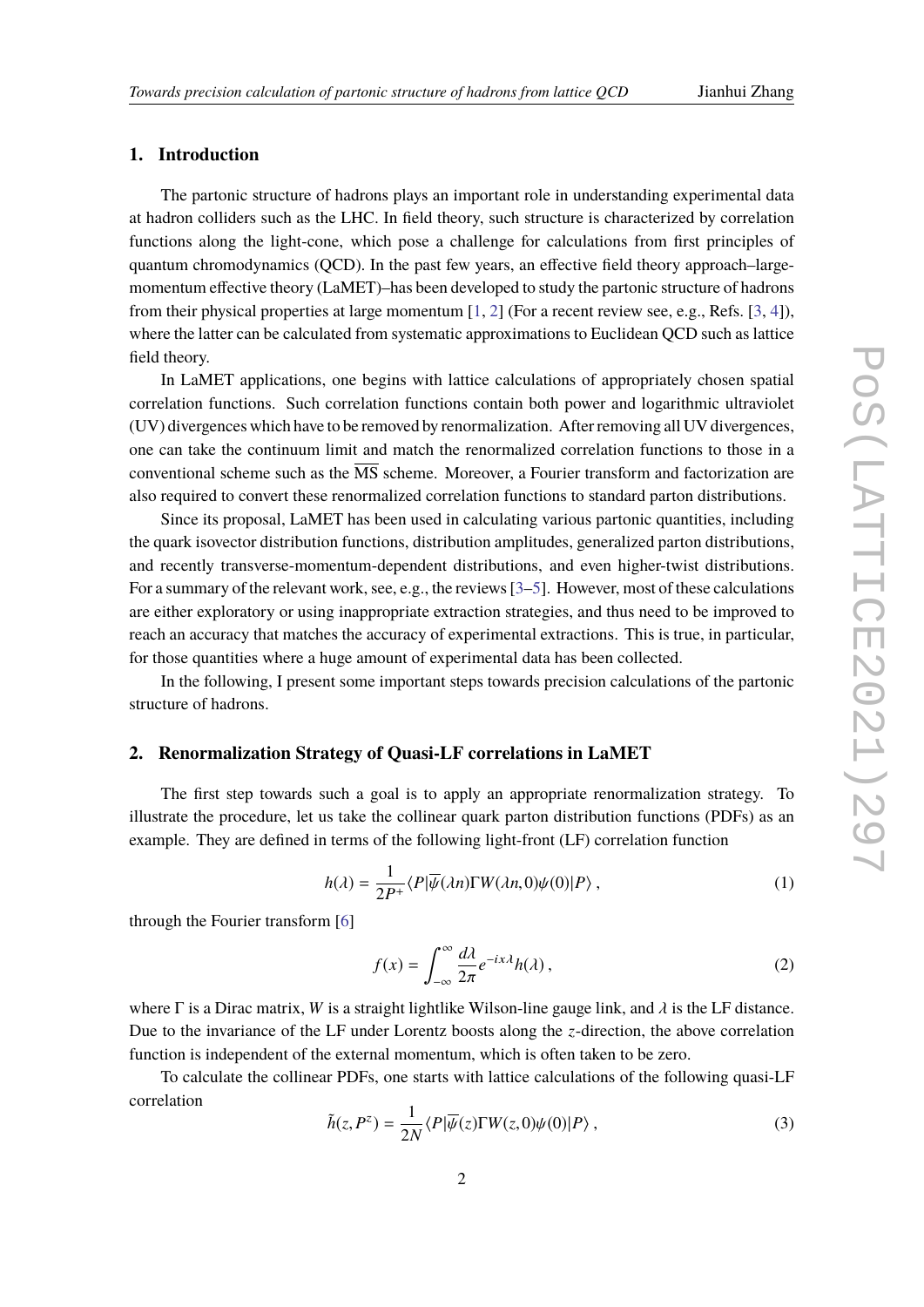where  $W(z, 0)$  is a spacelike straight-line gauge link, and N is a normalization factor depending on the Dirac matrix. On a discrete lattice with spacing *a*, the nonlocal quark bilinear operator that defines  $\tilde{h}(z, P^z)$  can be multiplicatively renormalized as [\[7](#page-5-3)[–9\]](#page-5-4)

$$
\left[\bar{\psi}(z)\Gamma W(z,0)\psi(0)\right]_B = e^{\delta m|z|}Z(a)\left[\bar{\psi}(z)\Gamma W(z,0)\psi(0)\right]_R,\tag{4}
$$

up to lattice artifacts [\[10,](#page-5-5) [11\]](#page-5-6). Here the subscript "B" and "R" denote bare and renormalized operators, respectively. In the equation above, there are both *z*-independent logarithmic and *z*dependent linear divergences. The former arises from the renormalization of quark and gluon fields as well as the vertices at the endpoints of the Wilson line, which is included in the factor  $Z(a)$ , while the latter comes from the Wilson-line self-energy, which is factored into the exponential  $e^{\delta m |z|}$  with δ*<sup>m</sup>* being the "mass correction" .

Given the multiplicative renormalizability, various proposals have been made in the litera-ture [\[9,](#page-5-4) [10,](#page-5-5) [12–](#page-5-7)[18\]](#page-5-8) to renormalize the lattice correlation function  $\tilde{h}(z, P^z)$  above, which essentially<br>correspond to dividing by the matrix element of the same correlation energies in a different external correspond to dividing by the matrix element of the same correlation operator in a different external state. However, all these renormalization schemes have a common problem that they introduce additional non-perturbative effects at large distance, and thus alter the infrared (IR) properties of the original correlation function [\[19\]](#page-5-9). Since renormalization is supposed to remove UV divergences which are perturbative in asymptotically-free theories like QCD, it shall be possible to find a renormalization procedure which does not introduce non-perturbative effects. This is realized in the so-called hybrid scheme [\[19\]](#page-5-9), where one separates the correlations at short and long distances and renormalizes them separately, and matches both procedures at an intermediate distance  $z<sub>S</sub>$ . The matching point must lie within  $[0, z_{LT}]$  where the leading-twist (LT) approximation for the correlation operator is valid. To be more explicit, the renormalized quasi-LF correlation takes the following form

$$
\tilde{h}_R(z, a, P^z) = \frac{\tilde{h}_B(z, a, P^z)}{Z_X(z, a)} \theta(z_S - |z|) + \tilde{h}_B(z, a, P^z) e^{-\delta m |z|} Z_{\text{hybrid}}(z_S, a) \theta(|z| - z_S),\tag{5}
$$

where we have restored the *a* dependence in the above equation. At short distance  $|z| < z<sub>S</sub>$ , one can choose, e.g.,  $Z_X(z, a) = \tilde{h}_B(z, a, P^z = 0)$  [\[15\]](#page-5-10). At large distance  $|z| > z_S$ , one chooses the Wilson<br>line mass subtraction scheme which suplicitly subtracts linear and localithmic diverse see [7, 0, 12] line mass subtraction scheme which explicitly subtracts linear and logarithmic divergences [\[7–](#page-5-3)[9,](#page-5-4) [13\]](#page-5-11) without introducing extra non-perturbative effects.

The mass counterterm δ*<sup>m</sup>* takes the following form

$$
\delta m = m_{-1}(a)/a + m_0, \qquad (6)
$$

where  $m_1$ (a) is the coefficient of the power divergence and is independent of the specific matrix element, while the *a*-independent finite term  $m_0$  arises from renormalon effect, etc. [\[19\]](#page-5-9).

To determine δ*m*, one can fit, for example, the hadron matrix element at large *<sup>z</sup>*, where the dominant decay is

$$
\tilde{h}(z, a, P^z) \sim \exp(-\delta m |z|) \,. \tag{7}
$$

Of course, the  $\delta m$  fitted this way shall to be independent of  $P^z$ . One can, therefore, choose  $P^z = 0$ .<br>In Ref. 5001, a sequentled different fit has been neglecular fit hadren matrix aluments of unique In Ref. [\[20\]](#page-5-12), a somewhat different fit has been performed for hadron matrix elements at various lattice spacings and distances to extract δ*m*.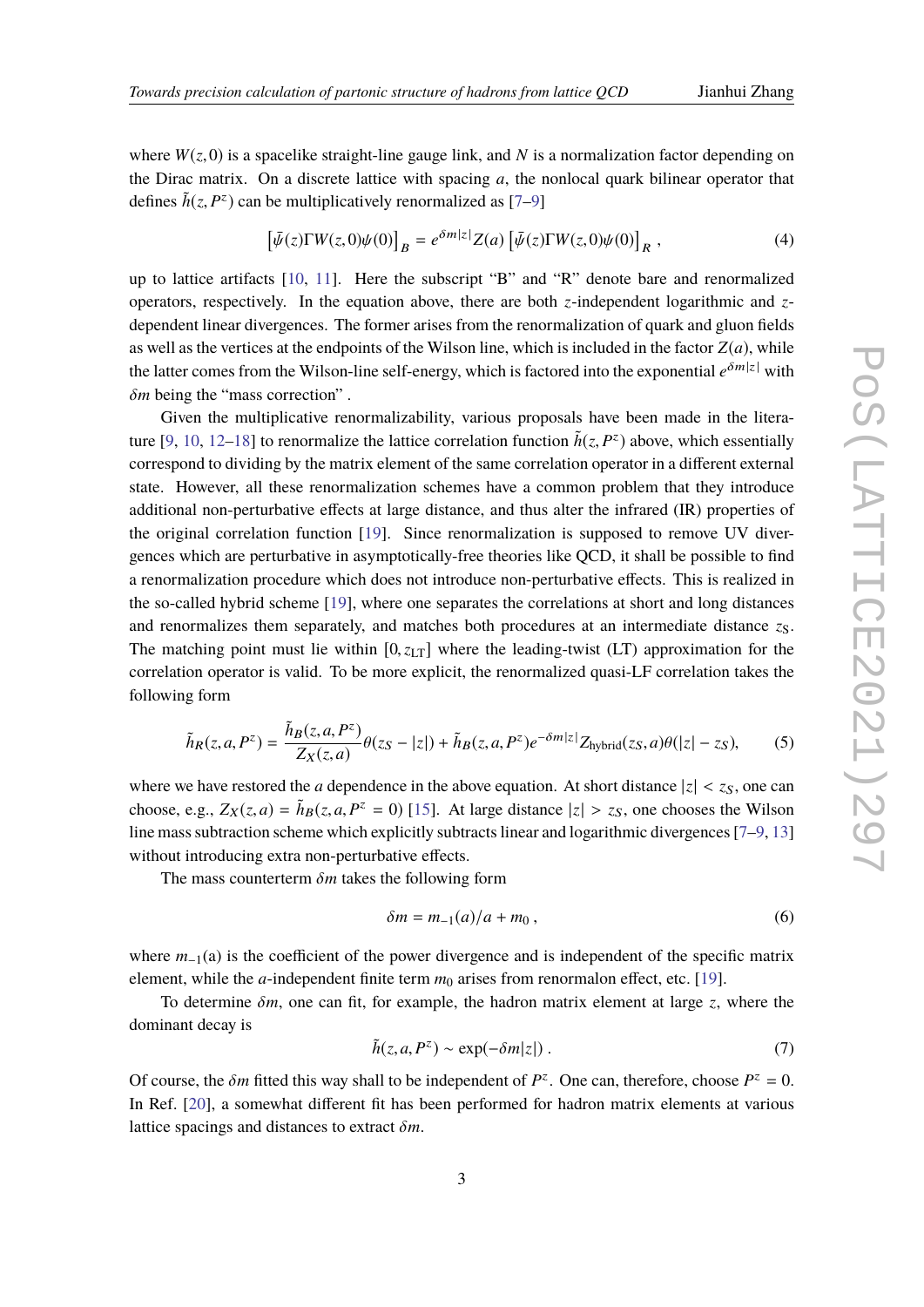A convenient way to fix the renormalization factor  $Z_{hybrid}$  is to directly matching the renormalized quasi-LF correlations at  $z = z<sub>S</sub>$  from the short and long distance regimes, which is essentially a continuity condition,

$$
Z_{\text{hybrid}}(z_S, a)e^{-\delta m|z_S|}\tilde{h}_B(z_S, a, P^z) = \frac{\tilde{h}_B(z_S, a, P^z)}{Z_X(z_S, a)},
$$
\n(8)

leading to

$$
Z_{\text{hybrid}}(z_S, a) = e^{\delta m |z_S|} / Z_X(z_S, a).
$$
\n(9)

Of course, one needs to check whether the final result is stable with respect to the choice of  $z<sub>S</sub>$ .

### **3. Fourier Transform and Extrapolation to Large Quasi-LF Distance**

For finite hadron momentum, lattice calculations of quasi-LF correlations always end up with data at finite  $\lambda_L = P^z z_L$  where  $z_L$  is usually smaller than the lattice size due to increasing finite<br>volume corrections and ware circulate poise ratios at large  $\tau$ . However, to reconstruct the full volume corrections and worse signal-to-noise ratios at large *z*. However, to reconstruct the full parton distribution through Fourier transform, we need the correlations at all quasi-LF distances.

At finite momentum, the quasi-LF correlation in general has a finite correlation length (in the MS or hybrid scheme) and exhibits an exponential decay at large *z*. This is similar to the case of density-density [\[21\]](#page-5-13) or current-current correlation since the quasi-LF correlation can be viewed as the product of two heavy-to-light currents in the auxiliary field formalism [\[22](#page-5-14)[–25\]](#page-6-0). As a consequence, its Fourier transform converges fast at finite *z* or  $\lambda$ , as compared to that of the LF or twist-2 correlation which only decays algebraically at large  $\lambda$  due to the Regge behavior. If  $z<sub>L</sub>$  is large enough such that the quasi-LF correlation falls close to zero, we can do a truncated Fourier transform up to  $z<sub>L</sub>$  to obtain the quasi-PDF, and the resulting systematic uncertainty is negligible compared to other sources.

However, in practical lattice calculations, the choice of  $z_L$  is limited by fast-growing errors of quasi-LF correlations. This is particularly true for large hadron momentum. Thus, when we choose a  $z_L$  or  $\lambda_L$  with a target error, the quasi-LF correlation may still have a sizeable nonzero value at that point. In this case, a truncated Fourier transform will lead to an unphysical oscillation and inaccurate small- $x$  result in the quasi-PDF, which is the inversion problem pointed out in Ref. [\[26\]](#page-6-1). Several strategies have been adopted in the literature to address this issue, e.g., the Gaussian reweighting method that suppresses the long-range correlations [\[27\]](#page-6-2), the derivative method [\[28\]](#page-6-3) which amounts to doing integration-by-parts and ignoring the boundary terms at the truncation point, or the Bayes-Gauss-Fourier transform which reconstructs a continuous form of the quasi-LF correlation over the whole domain by employing Gaussian process regression [\[29\]](#page-6-4). However, the assumptions employed in these strategies are not well justified physics wise. In Ref. [\[19\]](#page-5-9), a physically motivated extrapolation to  $\lambda = \infty$  has been proposed for the quasi-LF correlations, based on the knowledge of their asymptotic behavior. Although this extrapolation does not provide a first-principle prediction of the small-*x* PDF, it helps remove the unphysical oscillation and offers a reasonable way to estimate the systematic uncertainties in this region.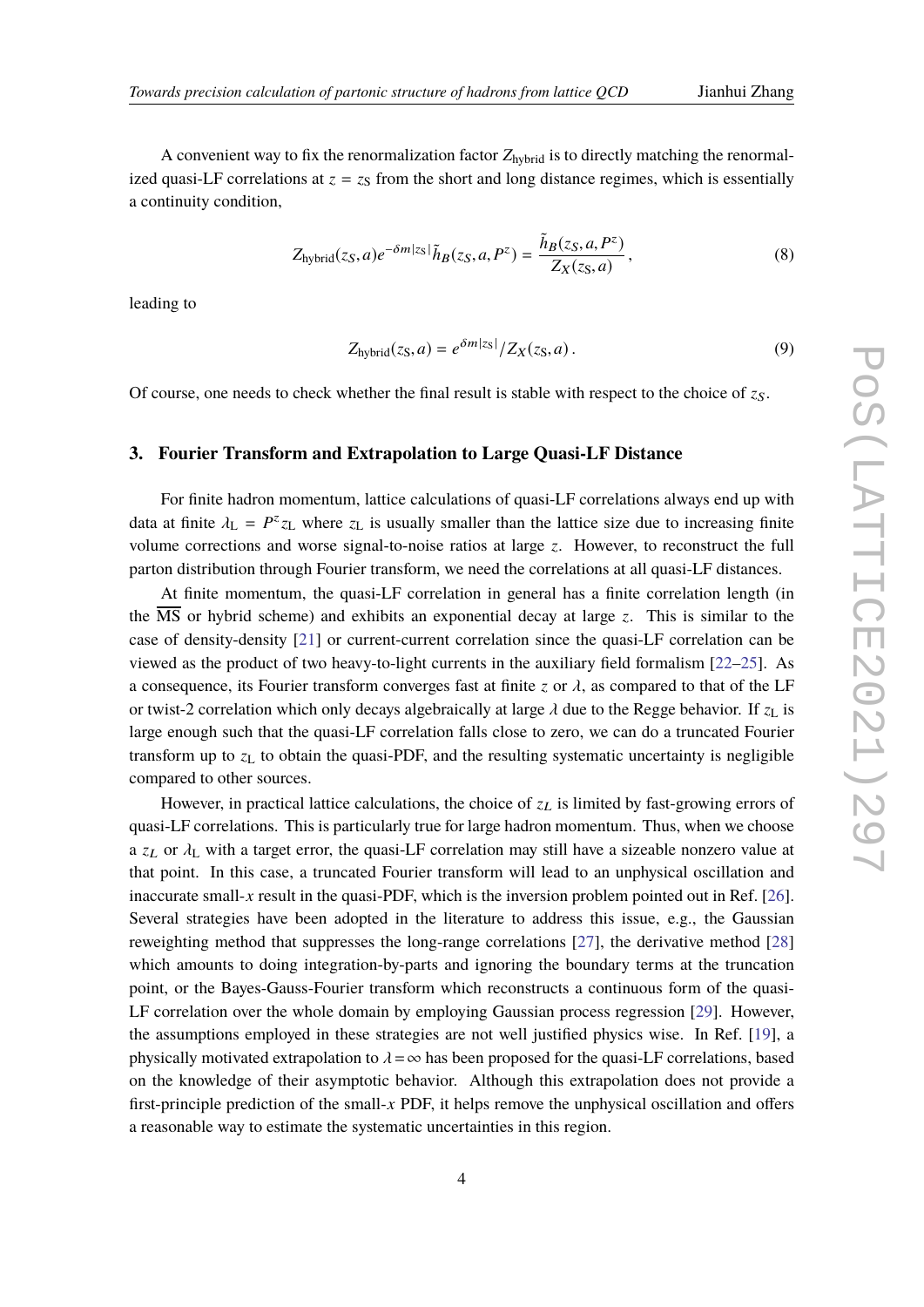Depending on how large the momentum is, one can use either the exponential or algebraic decay form for the extrapolation [\[19\]](#page-5-9), which read

$$
\tilde{h}(z, P^z) = \left[\frac{c_1}{(-i\lambda)^a} + e^{i\lambda} \frac{c_2}{(i\lambda)^b}\right] e^{-\frac{\lambda}{\lambda_0}},
$$
\n
$$
\tilde{h}(z, P^z) = \frac{c_1}{(-i\lambda)^a} + e^{i\lambda} \frac{c_2}{(i\lambda)^b},
$$
\n(10)

where the terms in the bracket follow from the asymptotic behavior of parton distributions near the endpoints, while the factor  $e^{-\lambda/\lambda_0}$  accounts for the finite correlation length of the quasi-LF correlation function, and  $a, b, c_i, \lambda_0$  are parameters to be determined. This extrapolation strategy has been applied to the study of meson distribution amplitudes [\[30\]](#page-6-5) and yielded fairly promising results.

### **4. Factorization and matching**

After appropriate renormalization and extrapolation to infinite quasi-LF distance, we are ready to convert the Fourier transformed momentum space distribution

$$
\tilde{f}(y, P^z) = \int_{-\infty}^{\infty} \frac{d\lambda}{2\pi} e^{i\lambda y} \tilde{h}_R(z, P^z)
$$
\n(11)

to the standard PDF through the factorization formula [\[1,](#page-4-0) [31](#page-6-6)[–33\]](#page-6-7)

$$
\tilde{f}(y, P^z) = \int_{-1}^{1} dx \, C\Big(\frac{y}{x}, \frac{xP^z}{\mu}\Big) f(x, \mu) + O\Big(\frac{\Lambda_{QCD}^2}{y^2 (P^z)^2}, \frac{\Lambda_{QCD}^2}{(1 - y)^2 (P^z)^2}\Big),\tag{12}
$$

where  $\mu$  is a factorization scale,  $\Lambda_{\text{QCD}}$  is the hadronic scale. Clearly, the validity of this factorization relies on the smallness of the expansion parameters  $\Lambda_{\text{QCD}}^2/[y^2(P^z)^2]$  and  $\Lambda_{\text{QCD}}^2/[ (1 - y)^2(P^z)^2]$ .

The *C* factor in the above equation can be calculated perturbatively. For the unpolarized isovector quark PDF, this has been done up to the NNLO [\[18,](#page-5-8) [34\]](#page-6-8). However, some preliminary tests [\[35\]](#page-6-9) seem to indicate that their impact is small.

#### **5. Conclusion**

To conclude, we have presented some important steps towards precision calculations of the partonic structure of hadrons, which are expected to play an important role in improving the accuracy of theoretical predictions.

### **References**

- <span id="page-4-0"></span>[1] X. Ji, Phys. Rev. Lett. **110**[, 262002 \(2013\),](http://dx.doi.org/10.1103/PhysRevLett.110.262002) [arXiv:1305.1539 \[hep-ph\]](http://arxiv.org/abs/1305.1539) .
- <span id="page-4-1"></span>[2] X. Ji, [Sci. China Phys. Mech. Astron.](http://dx.doi.org/10.1007/s11433-014-5492-3) **57**, 1407 (2014), [arXiv:1404.6680 \[hep-ph\]](http://arxiv.org/abs/1404.6680) .
- <span id="page-4-2"></span>[3] X. Ji, Y.-S. Liu, Y. Liu, J.-H. Zhang, and Y. Zhao, (2020), [arXiv:2004.03543 \[hep-ph\]](http://arxiv.org/abs/2004.03543).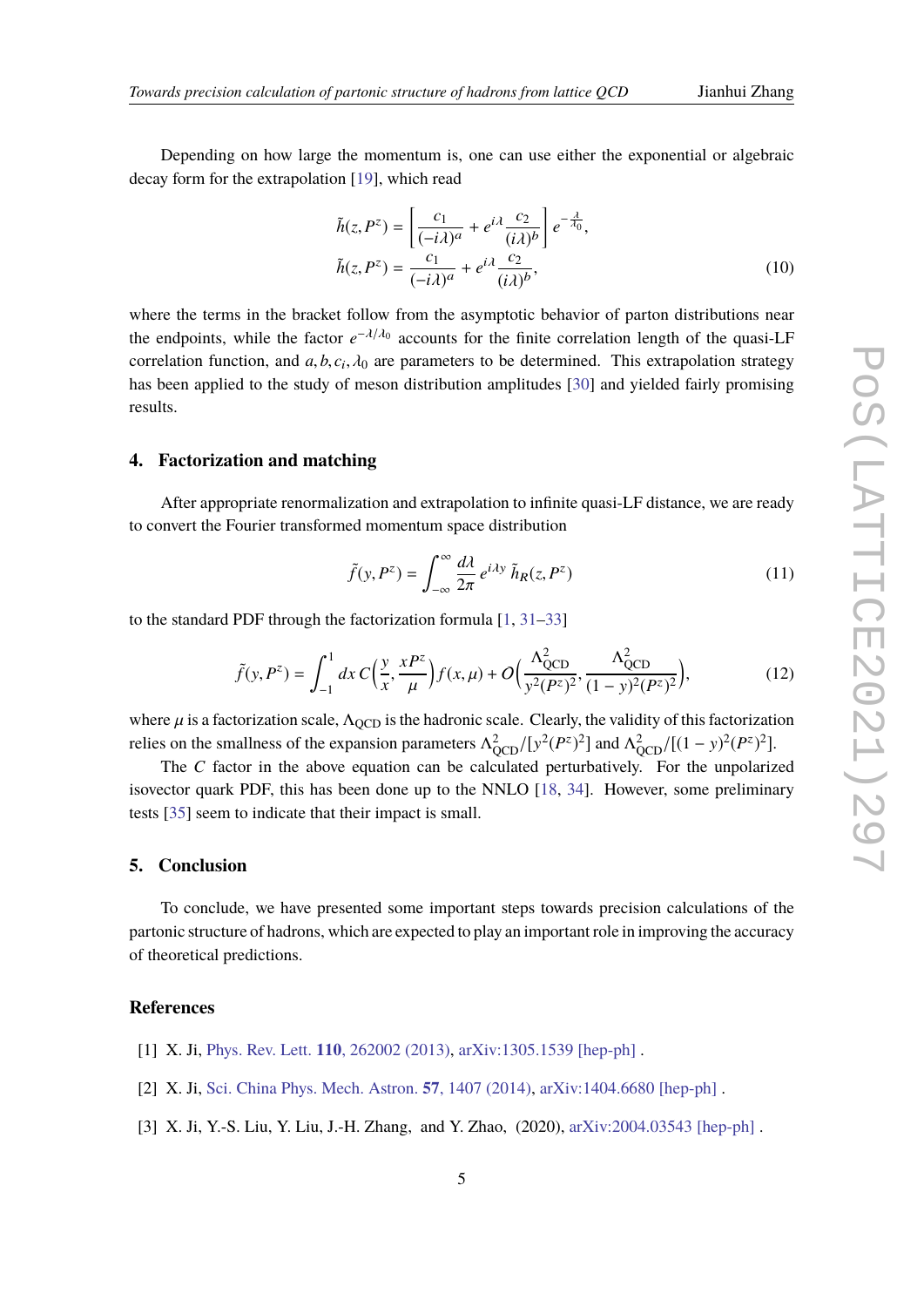- <span id="page-5-0"></span>[4] K. Cichy and M. Constantinou, [Adv. High Energy Phys.](http://dx.doi.org/10.1155/2019/3036904) **2019**, 3036904 (2019), [arXiv:1811.07248 \[hep-lat\]](http://arxiv.org/abs/1811.07248) .
- <span id="page-5-1"></span>[5] M. Constantinou *et al.*, [Prog. Part. Nucl. Phys.](http://dx.doi.org/10.1016/j.ppnp.2021.103908) **121**, 103908 (2021), [arXiv:2006.08636 \[hep-ph\]](http://arxiv.org/abs/2006.08636) .
- <span id="page-5-2"></span>[6] J. Collins, Camb. Monogr. Part. Phys. Nucl. Phys. Cosmol. **32**, 1 (2011).
- <span id="page-5-3"></span>[7] X. Ji, J.-H. Zhang, and Y. Zhao, Phys. Rev. Lett. **120**[, 112001 \(2018\),](http://dx.doi.org/10.1103/PhysRevLett.120.112001) [arXiv:1706.08962](http://arxiv.org/abs/1706.08962) [\[hep-ph\]](http://arxiv.org/abs/1706.08962).
- [8] T. Ishikawa, Y.-Q. Ma, J.-W. Qiu, and S. Yoshida, Phys. Rev. **D96**[, 094019 \(2017\),](http://dx.doi.org/10.1103/PhysRevD.96.094019) [arXiv:1707.03107 \[hep-ph\]](http://arxiv.org/abs/1707.03107) .
- <span id="page-5-4"></span>[9] J. Green, K. Jansen, and F. Steffens, Phys. Rev. Lett. **121**[, 022004 \(2018\),](http://dx.doi.org/10.1103/PhysRevLett.121.022004) [arXiv:1707.07152](http://arxiv.org/abs/1707.07152) [\[hep-lat\]](http://arxiv.org/abs/1707.07152).
- <span id="page-5-5"></span>[10] M. Constantinou and H. Panagopoulos, Phys. Rev. **D96**[, 054506 \(2017\),](http://dx.doi.org/10.1103/PhysRevD.96.054506) [arXiv:1705.11193](http://arxiv.org/abs/1705.11193) [\[hep-lat\]](http://arxiv.org/abs/1705.11193).
- <span id="page-5-6"></span>[11] J.-W. Chen, T. Ishikawa, L. Jin, H.-W. Lin, J.-H. Zhang, and Y. Zhao (LP3), [Chin. Phys.](http://dx.doi.org/ 10.1088/1674-1137/43/10/103101) **C43**, [103101 \(2019\),](http://dx.doi.org/ 10.1088/1674-1137/43/10/103101) [arXiv:1710.01089 \[hep-lat\]](http://arxiv.org/abs/1710.01089) .
- <span id="page-5-7"></span>[12] T. Ishikawa, Y.-Q. Ma, J.-W. Qiu, and S. Yoshida, (2016), [arXiv:1609.02018 \[hep-lat\]](http://arxiv.org/abs/1609.02018) .
- <span id="page-5-11"></span>[13] J.-W. Chen, X. Ji, and J.-H. Zhang, [Nucl. Phys.](http://dx.doi.org/10.1016/j.nuclphysb.2016.12.004) **B915**, 1 (2017), [arXiv:1609.08102 \[hep-ph\]](http://arxiv.org/abs/1609.08102) .
- [14] C. Monahan and K. Orginos, JHEP **03**[, 116 \(2017\),](http://dx.doi.org/10.1007/JHEP03(2017)116) [arXiv:1612.01584 \[hep-lat\]](http://arxiv.org/abs/1612.01584) .
- <span id="page-5-10"></span>[15] A. Radyushkin, Phys. Rev. D **96**[, 034025 \(2017\),](http://dx.doi.org/10.1103/PhysRevD.96.034025) [arXiv:1705.01488 \[hep-ph\]](http://arxiv.org/abs/1705.01488) .
- [16] I. W. Stewart and Y. Zhao, Phys. Rev. **D97**[, 054512 \(2018\),](http://dx.doi.org/10.1103/PhysRevD.97.054512) [arXiv:1709.04933 \[hep-ph\]](http://arxiv.org/abs/1709.04933) .
- [17] V. M. Braun, A. Vladimirov, and J.-H. Zhang, Phys. Rev. **D99**[, 014013 \(2019\),](http://dx.doi.org/10.1103/PhysRevD.99.014013) [arXiv:1810.00048 \[hep-ph\]](http://arxiv.org/abs/1810.00048) .
- <span id="page-5-8"></span>[18] Z.-Y. Li, Y.-Q. Ma, and J.-W. Qiu, Phys. Rev. Lett. **126**[, 072001 \(2021\),](http://dx.doi.org/10.1103/PhysRevLett.126.072001) [arXiv:2006.12370](http://arxiv.org/abs/2006.12370) [\[hep-ph\]](http://arxiv.org/abs/2006.12370).
- <span id="page-5-9"></span>[19] X. Ji, Y. Liu, A. Schäfer, W. Wang, Y.-B. Yang, J.-H. Zhang, and Y. Zhao, [Nucl. Phys. B](http://dx.doi.org/10.1016/j.nuclphysb.2021.115311) **964**, [115311 \(2021\),](http://dx.doi.org/10.1016/j.nuclphysb.2021.115311) [arXiv:2008.03886 \[hep-ph\]](http://arxiv.org/abs/2008.03886) .
- <span id="page-5-12"></span>[20] Y.-K. Huo *et al.* (Lattice Parton Collaboration (LPC)), Nucl. Phys. B **969**[, 115443 \(2021\),](http://dx.doi.org/10.1016/j.nuclphysb.2021.115443) [arXiv:2103.02965 \[hep-lat\]](http://arxiv.org/abs/2103.02965) .
- <span id="page-5-13"></span>[21] M. Burkardt, J. Grandy, and J. W. Negele, [Annals Phys.](http://dx.doi.org/10.1006/aphy.1995.1026) **238**, 441 (1995), [arXiv:hep](http://arxiv.org/abs/hep-lat/9406009)[lat/9406009](http://arxiv.org/abs/hep-lat/9406009) .
- <span id="page-5-14"></span>[22] S. Samuel, [Nucl. Phys. B](http://dx.doi.org/10.1016/0550-3213(79)90005-1) **149**, 517 (1979).
- [23] J.-L. Gervais and A. Neveu, [Nucl. Phys. B](http://dx.doi.org/10.1016/0550-3213(80)90397-1) **163**, 189 (1980).